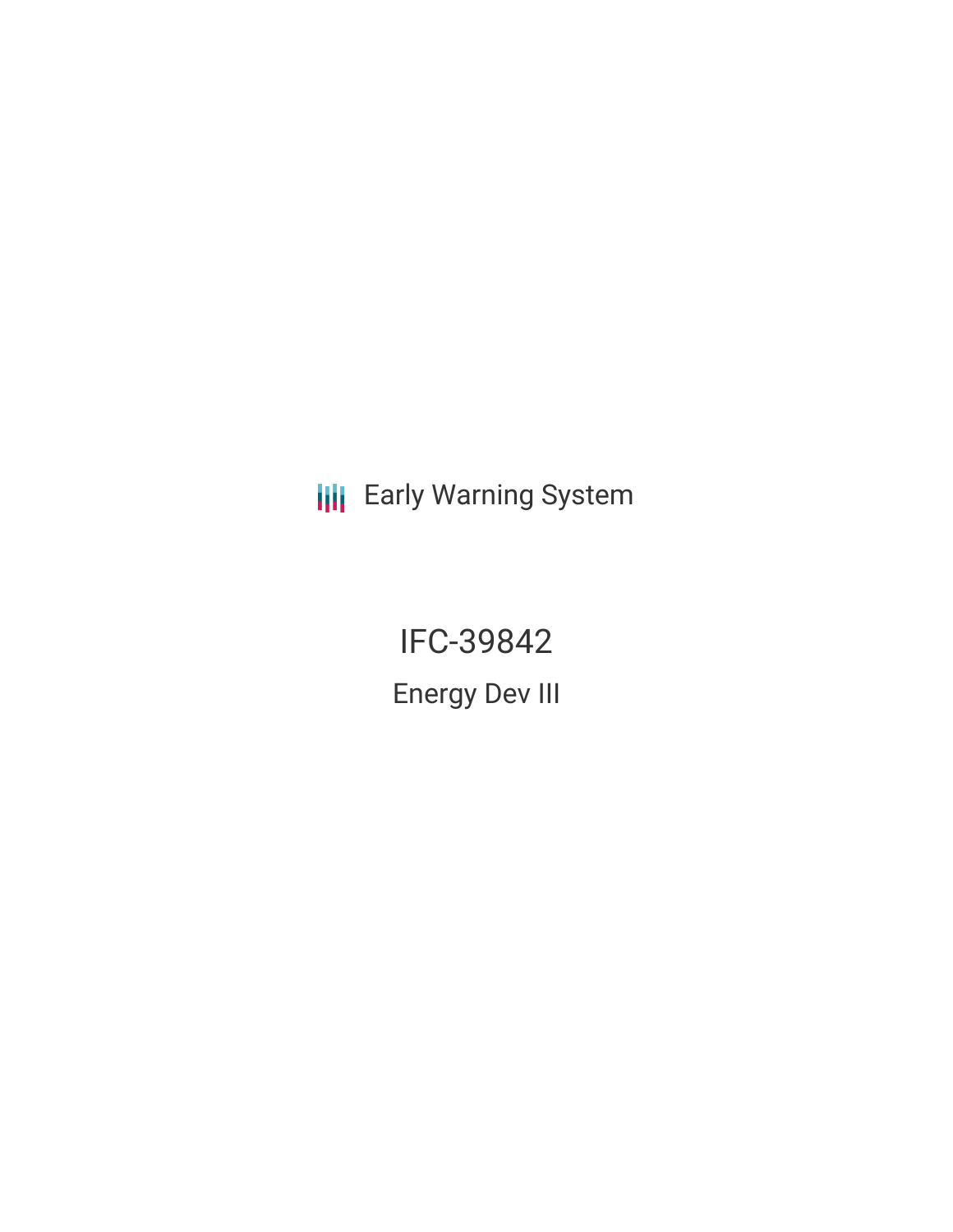## **Quick Facts**

朋

| <b>Countries</b>               | Philippines                                        |
|--------------------------------|----------------------------------------------------|
| <b>Specific Location</b>       | Luzon, Visayas and Mindanao islands of Philippines |
| <b>Financial Institutions</b>  | International Finance Corporation (IFC)            |
| <b>Status</b>                  | Proposed                                           |
| <b>Bank Risk Rating</b>        | B                                                  |
| <b>Borrower</b>                | ENERGY DEVELOPMENT CORPORATION                     |
| <b>Sectors</b>                 | Climate and Environment, Energy, Hydropower        |
| <b>Investment Type(s)</b>      | Loan                                               |
| <b>Investment Amount (USD)</b> | \$90.00 million                                    |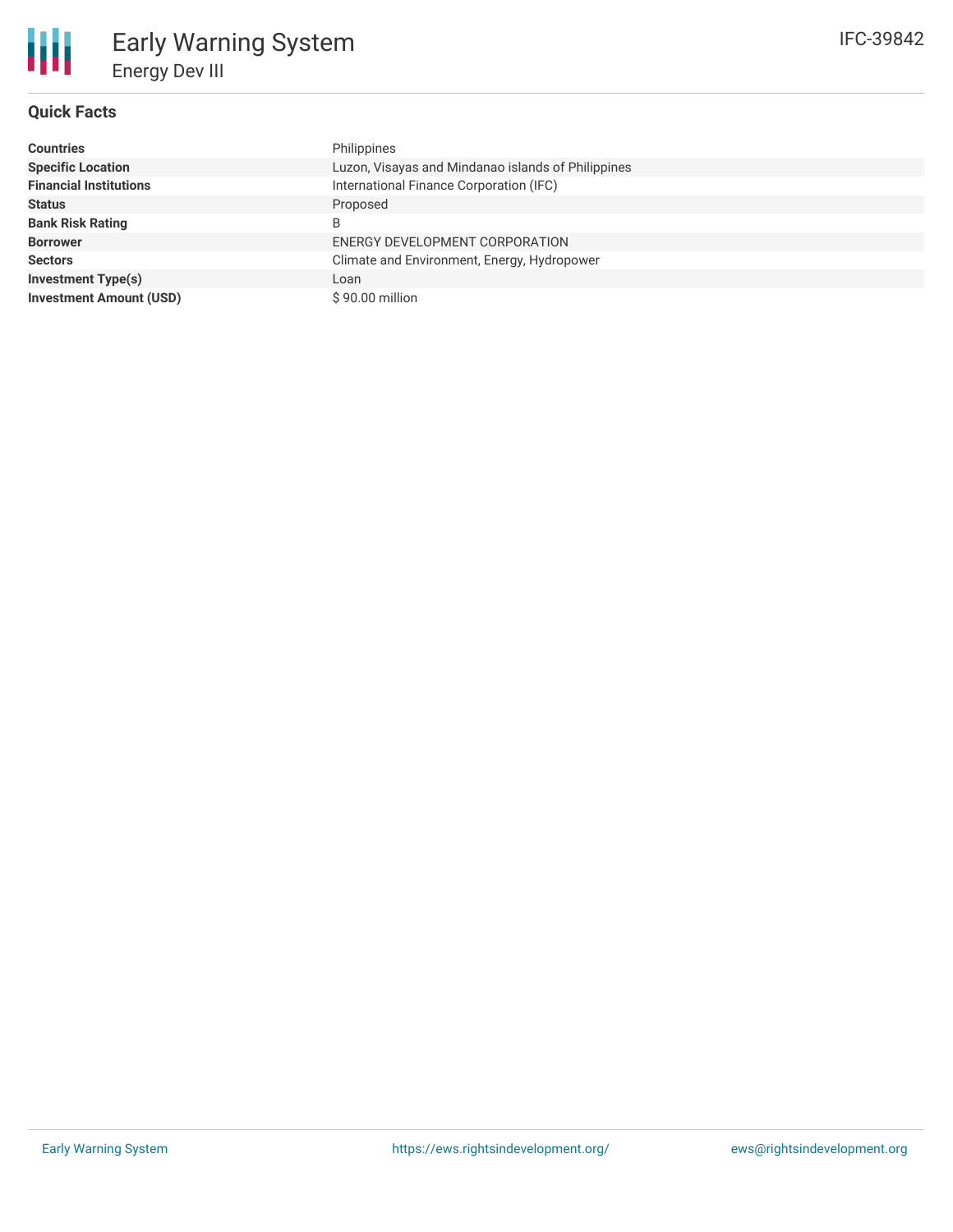

## **Project Description**

Energy Development Corporation (EDC) is an existing IFC client and is seeking financing to support EDC's 2018 capital requirements and other general corporate purposes for existing geothermal operations. These capital expenditures include the balance of work related to the return of service of the geothermal power plants in Leyte that were affected by the July 2017 earthquake and project initiatives aimed at increasing the reliability, efficiency and throughput of EDC's existing geothermal facilities as well as reducing outages and health, safety & environment risks.

EDC is an integrated geothermal steam and electric power producer with its core activities being the exploration, development, and production of geothermal energy. The company operates 1,169 MW of geothermal, 150 MW of wind, 132 MW of hydroelectric power, and 6.8 MW of solar, delivering a total of 1,457.8 MW (gross) of clean and renewable energy. EDC owns over 60% of the country's total installed geothermal capacity of 1.9GW.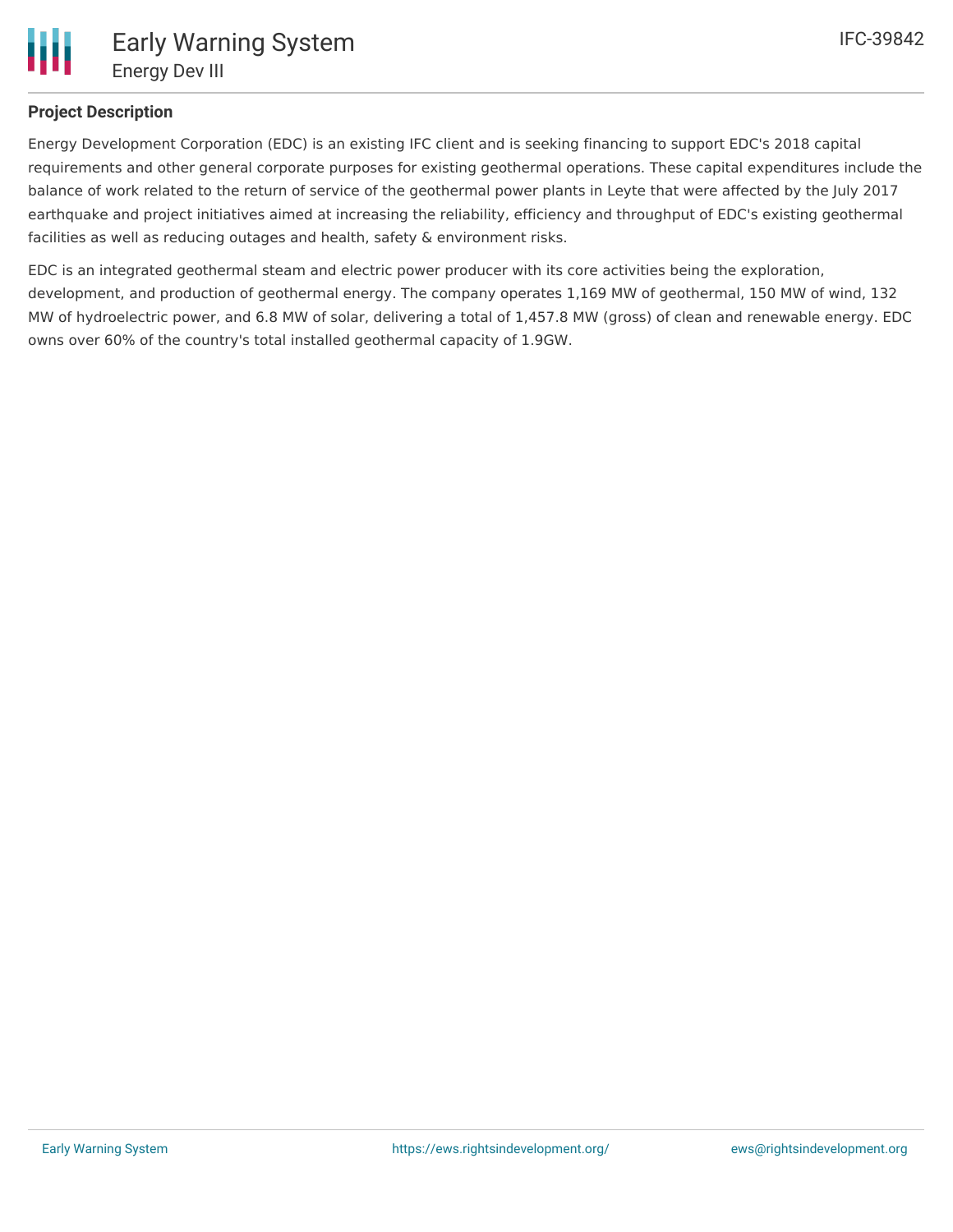#### **Investment Description**

• International Finance Corporation (IFC)

The proposed financing consists of an A-Loan in Philippines Pesos for the amount equivalent to US\$90 million in EDC.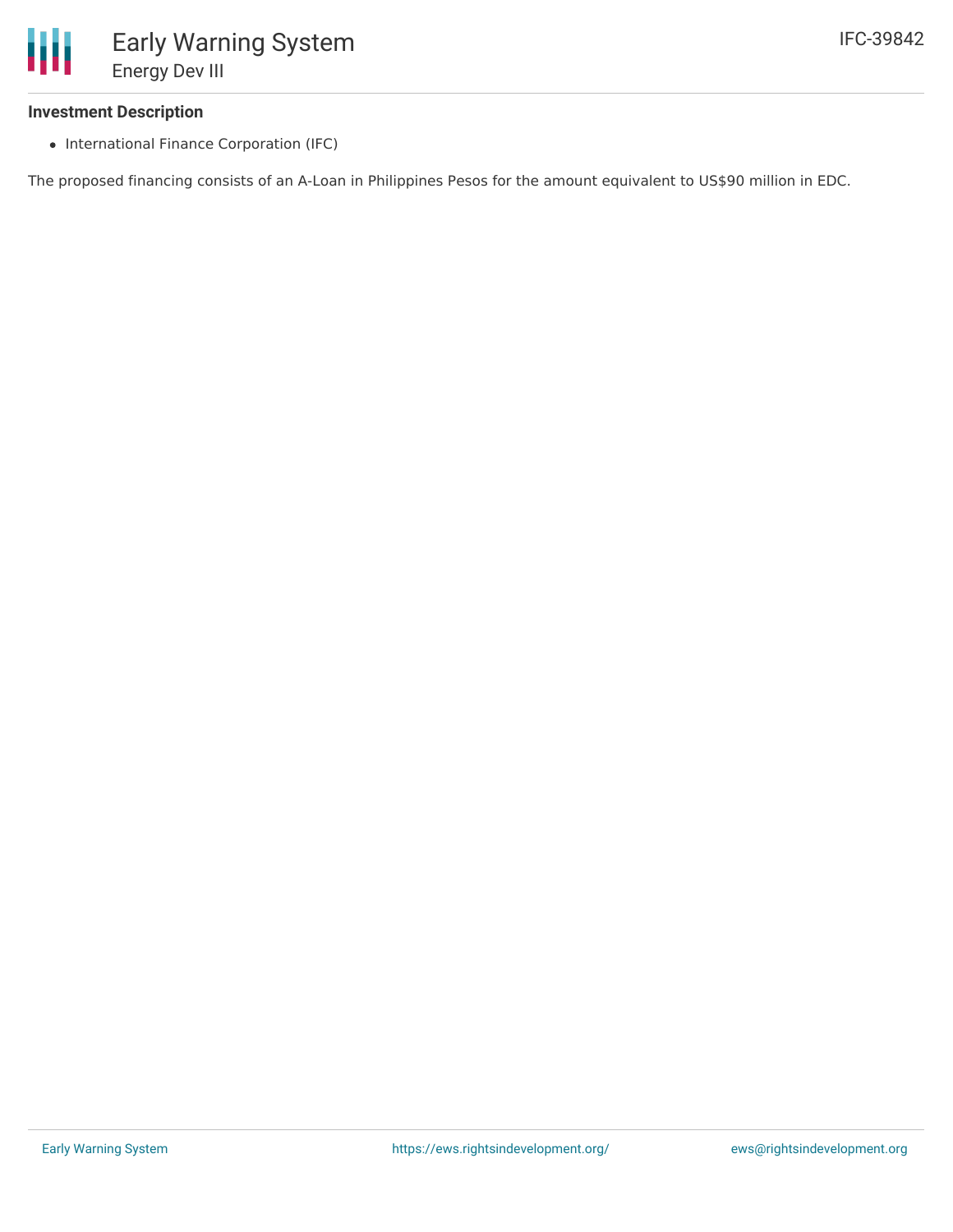

## **Private Actors Description**

EDC is publicly listed on the Philippine Stock Exchange with 60% voting stake held by First Gen of the Lopez Group of the Philippines, while 32% voting shares was recently acquired by a consortium comprising (i) funds managed by Macquarie Infrastructure Management (Asia) Pty Limited, Singapore Branch, which is a member of Macquarie Infrastructure and Real Assets and (ii) Arran Investment Pte Ltd, which is an affiliate of GIC Pte Ltd. following successful completion of the public tender process in September 2017. The remaining 8% voting shares are held by public.

The Lopez Group is a premier local infrastructure conglomerate with interests in media, telecommunications, electricity, water, and land development. While still family owned, the Group is known for its experienced professional management team.

MIRA and GIC are long-term investors with a track record in both global infrastructure and renewable energy. They own and operate a combined installed capacity of over 11,000MW globally.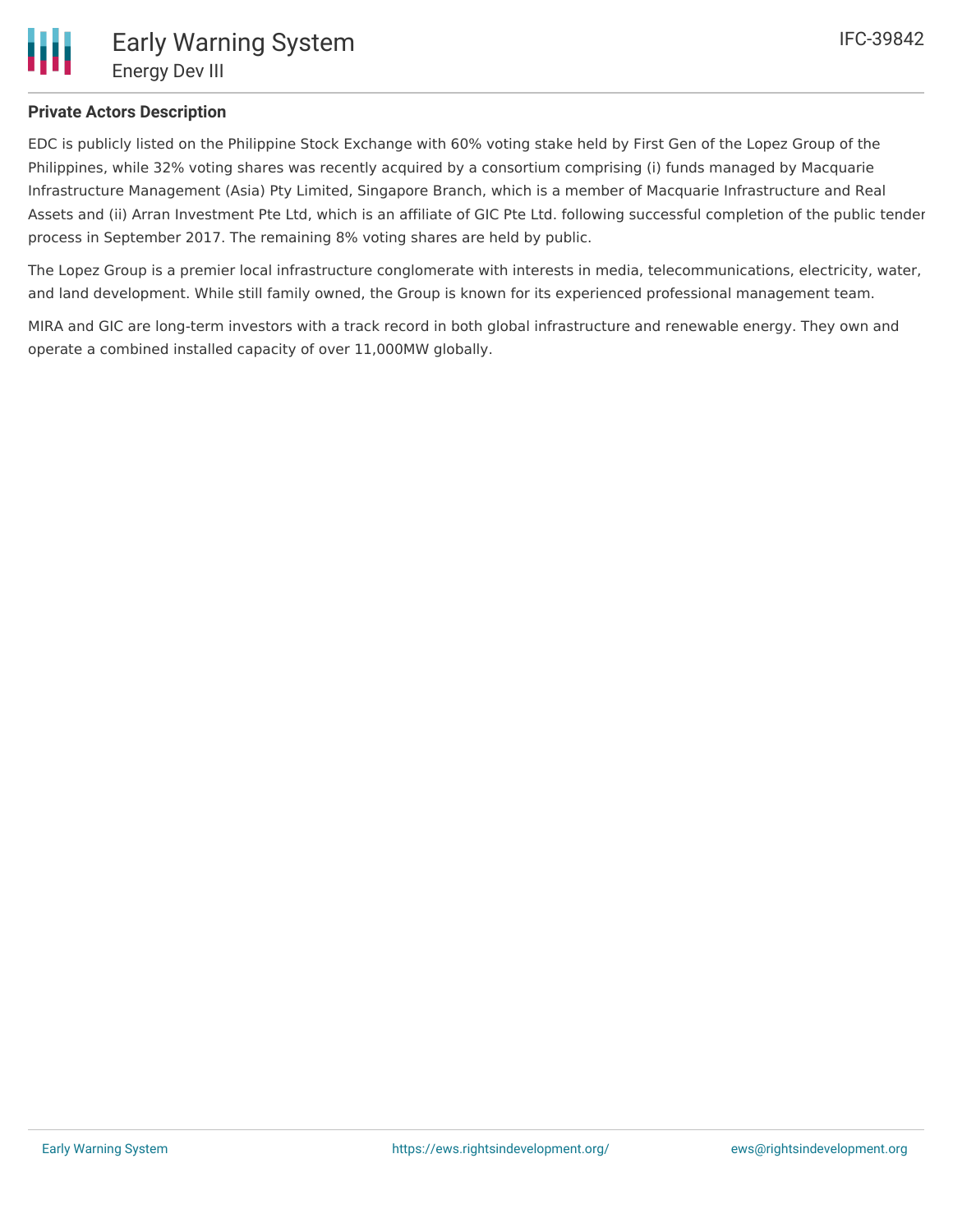

# Early Warning System Energy Dev III

| <b>Private Actor 1</b> | <b>Private Actor</b><br>1 Role | <b>Private Actor</b><br>i Sector | <b>Relation</b>          | <b>Private Actor 2</b>               | <b>Private Actor</b><br>2 Role | <b>Private Actor</b><br>2 Sector |
|------------------------|--------------------------------|----------------------------------|--------------------------|--------------------------------------|--------------------------------|----------------------------------|
|                        |                                | $\sim$                           | $\overline{\phantom{a}}$ | Energy Development Corporation (EDC) | Client                         | ۰                                |